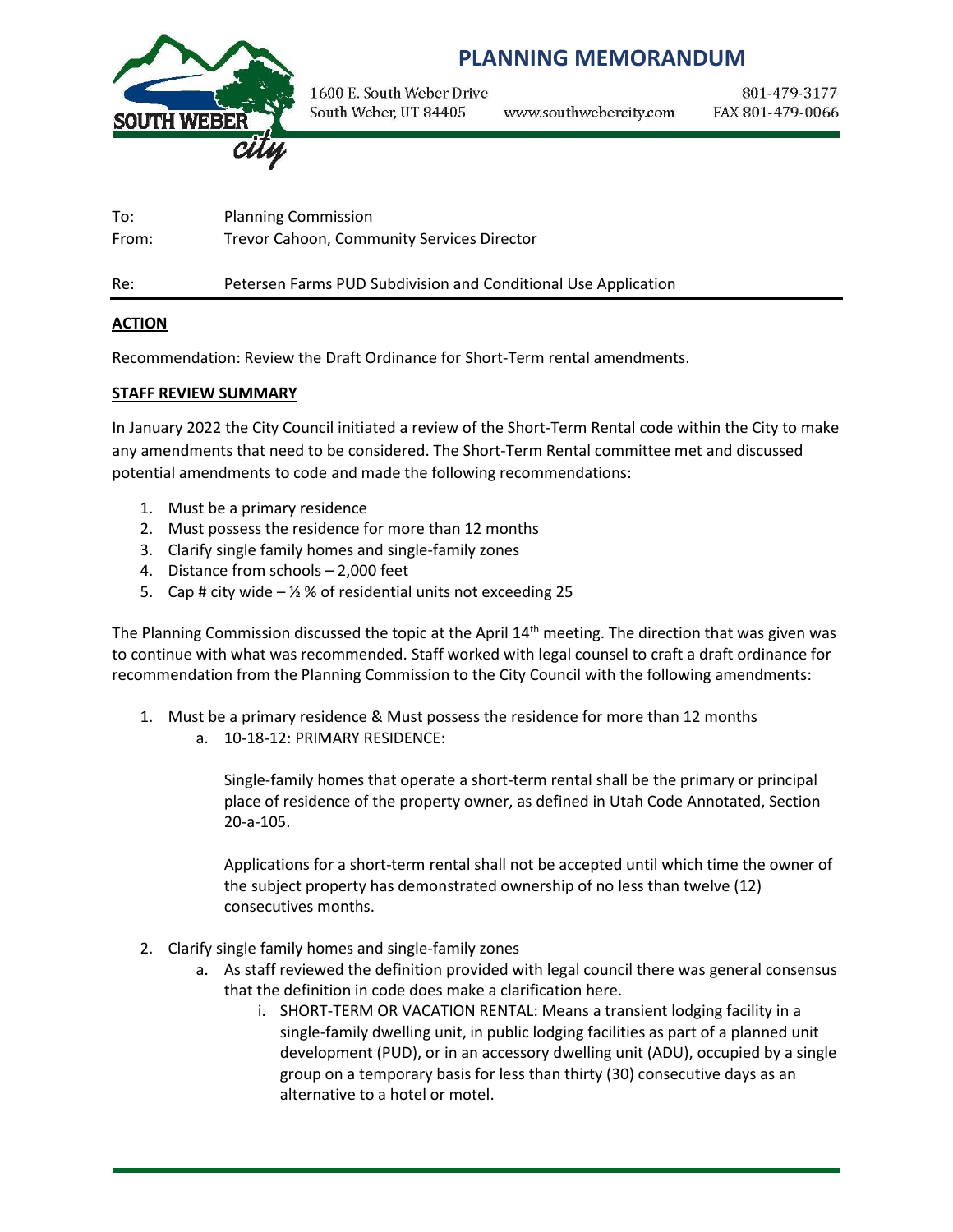- 3. Distance from schools 2,000 feet
	- a. 10-18-11: PROXIMITY FROM SCHOOLS:

The location of a short-term rental shall not be nearer than two-thousand (2,000) feet from primary or secondary school. Such distance shall be measured as a radius originating from the center point of the property of which the school resides.

- 4. Cap # city wide  $-$  1/2 % of residential units not exceeding 25
	- a. 10-18-13: NUMBER OF AVAILABLE PERMITS

The number of available permits allowed shall be calculated at one-half percent (.5%) of the total number of residential units within city limits, not to exceed 25. Availability of permits shall be on a first-come-first-served basis according to a process established by the City Manager.

# **PLANNING COMMISSION RECOMMENDATION OPTIONS**

After careful consideration of the information presented, the South Weber Planning Commission moves to:

- 1. Recommend approval the Ordinance 2022-08 SHORT TERM RENTAL AMMENDMENTS.
- 2. Recommend approval the Ordinance 2022-08 SHORT TERM RENTAL AMMENDMENTS with the following conditions or recommendations:
	- a. (*Any other conditions that need to be met)*
- 3. Recommend denial the 2022-08 SHORT TERM RENTAL AMMENDMENTS for the following reasons:
	- *a. (List reasons based upon City Code.)*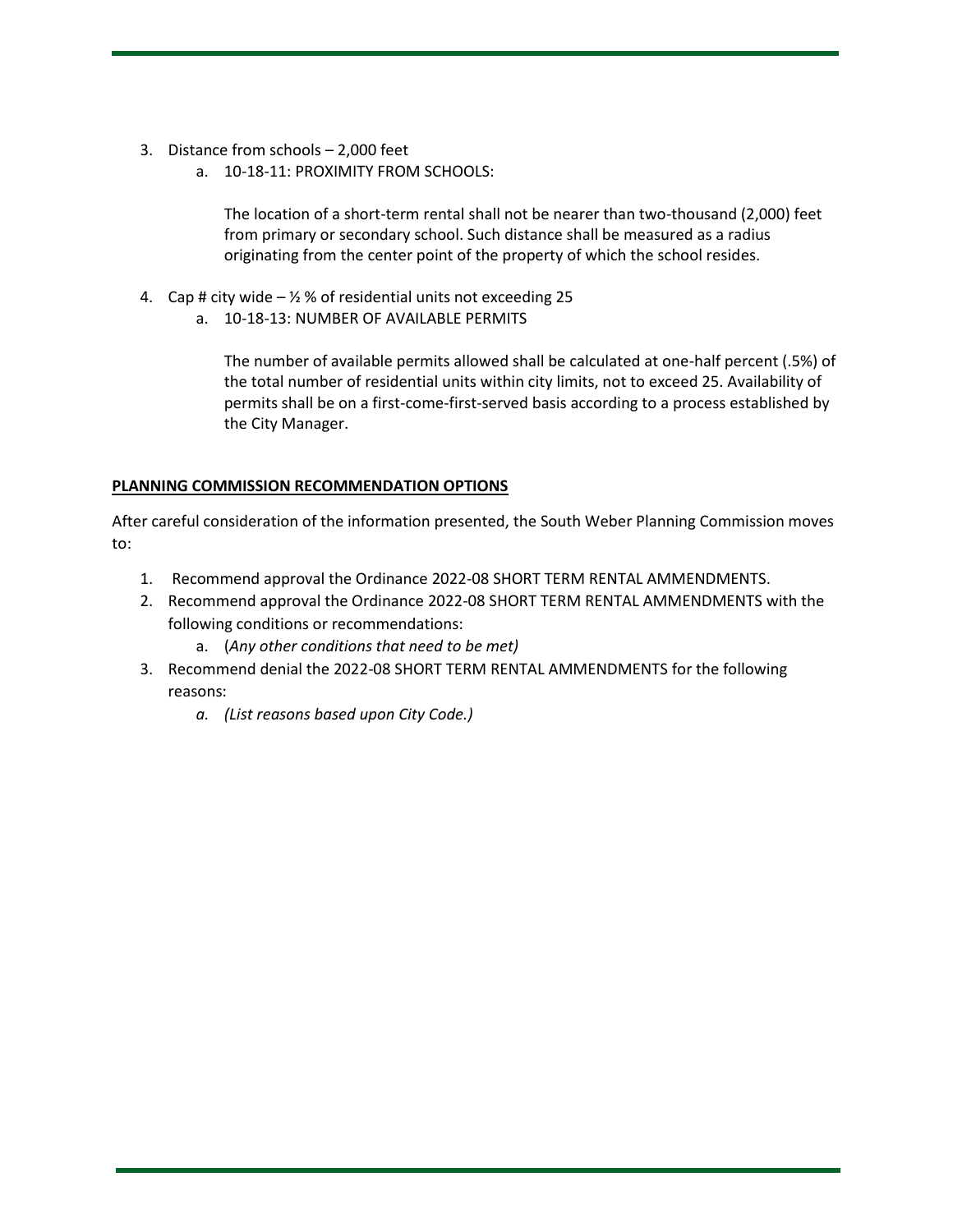# **SHORT TERM RENTAL AMMENDMENTS**

#### **ORDINANCE 2022-08**

#### **AN ORDINANCE OF THE SOUTH WEBER CITY COUNCIL**

**WHEREAS**, the South Weber City Council

**NOW, THEREFORE, BE IT ORDAINED** by the City Council of South Weber City, State of Utah:

#### **Section 1. Chapters Amended**

#### **10-18-1: PURPOSES:**

The purposes of this chapter are to strengthen the City's values of community, family, and safety by permitting short-term or vacation rentals according to the standards of this chapter, to protect the integrity and characteristics of the land use districts, and to require that short-term or vacation rentals be conducted in a manner that neighbors, under normal conditions, would not be aware of their existence. (Ord. 19-12, 5-14-2019)

#### **10-18-2: DEFINITIONS:**

As used in this chapter:

OCCUPANTS: Mean the persons renting or residing in a short- term or vacation rental dwelling unit. Mean the persons renting or residing in a short- term or vacation<br>ogs, cats, other domesticated animals, and any other animals thort-term or vacation rental bring onto the premises.<br>E PARTY: Means the owners and local repr

PETS: Mean dogs, cats, other domesticated animals, and any other animals that the occupants of a short-term or vacation rental bring onto the premises.

RESPONSIBLE PARTY: Means the owners and local representatives of the short-term or vacation rental property.

SHORT-TERM OR VACATION RENTAL: Means a transient lodging facility in a single-family dwelling unit, in public lodging facilities as part of a planned unit development (PUD), or in an accessory dwelling unit (ADU), occupied by a single group on a temporary basis for less than thirty (30) consecutive days as an alternative to a hotel or motel. (Ord. 19-12, 5-14-2019)

#### **10-18-3: CONDITIONAL USE PERMITS REQUIRED:**

A. Permits: A conditional use permit shall be required for each unit used as a short-term or vacation rental, regardless of the zone, type, or primary use of the property.

B. Application For Permit: The application for a conditional use permit shall be signed by the owner of the property on which the short-term or vacation rental is located and shall include:

1. The owner's daytime and evening phone contact numbers and email address;

2. A designated local responsible party with phone and email contact information if the short-term or vacation rental is not owner-occupied;

- 3. The number of off-street parking stalls available for occupants;
- 4. A checklist showing compliance with the other requirements of this chapter; and
- 5. The application fee established in the consolidated fee schedule.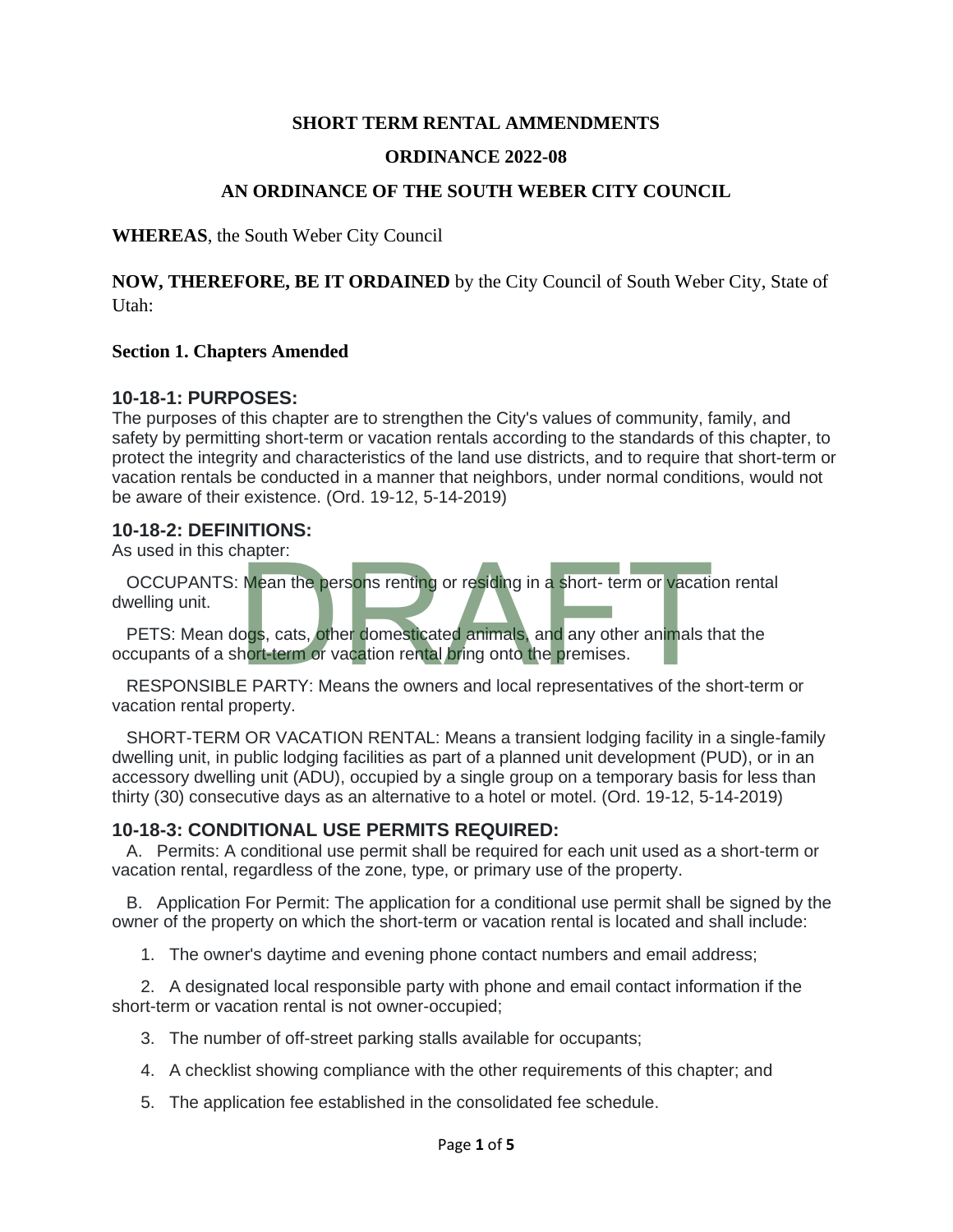C. Review: The Planning Commission shall review the complete application for a conditional use permit under this chapter and shall approve or deny the conditional use permit based on the criteria listed in this chapter.

 D. Applicant Requirements: As a condition of receiving a conditional use permit and prior to conducting business, the applicant shall:

 1. Register the business with the State of Utah and obtain a Utah State Sales Tax identification number;

 2. Apply for and pay the annual City business license fee, with the license to be issued after the conditional use permit is granted; and

 3. Ensure that no more than one short-term or vacation rental agreement per dwelling unit is in use at any one time. (Ord. 19-12, 5-14-2019)

# **10-18-4: TAX:**

Each short-term or vacation rental owner shall collect and remit Sales, Resort, and Transient Room Taxes to the Utah State Tax Commission. (Ord. 19-12, 5-14-2019)

# **10-18-5: NOISE AND OCCUPANCY:**

The responsible party shall regulate the occupancy of the short- term or vacation rental and ensure that:

 A. Occupants and their pets shall not create noise that by reason of time, nature, intensity or duration are out of character with noise customarily heard in the surrounding neighborhood;

B. Occupants shall not disturb the peace of surrounding residents by engaging in outside recreational activities or other similar activities between ten o'clock (10:00) P.M. and seven o'clock (7:00) A.M.; of character with noise customarily heard in the surrounding ne<br>shall not disturb the peace of surrounding residents by engagine<br>vities or other similar activities between ten o'clock (10:00) P.M.<br>M.:<br>and their pets shall

 C. Occupants and their pets shall not interfere with the privacy of surrounding residents or trespass onto surrounding properties;

 D. Occupants shall not engage in disorderly or illegal conduct, including illegal consumption of drugs or alcohol; and

 E. The rental complies with Utah Administrative Code Rule R392-502, Public Lodging Facility Sanitation. (Ord. 19-12, 5-14-2019)

# **10-18-6: PARKING:**

An off-street parking stall shall be provided for each vehicle the occupants bring to the shortterm or vacation rental. There shall be no more occupant vehicles allowed at any one time than the number of bedrooms available in the short-term or vacation rental. Vehicles parked at the short-term or vacation rental shall not block clear sight distances, create a nuisance or hazard, violate any City laws or winter-restricted parking requirement, or infringe on other property rights. (Ord. 19-12, 5-14-2019)

# **10-18-7: CAMPING:**

No camp trailers, recreational vehicles, tents, yurts, or any similar non-permanent structures shall be allowed for short-term or vacation rentals under the conditional use permit, except those located in a private area licensed by the City for camping. Camps shall comply with Utah Administrative Code Rule R392-300, Recreation Camp Sanitation. (Ord. 19-12, 5-14-2019)

# **10-18-8: PETS:**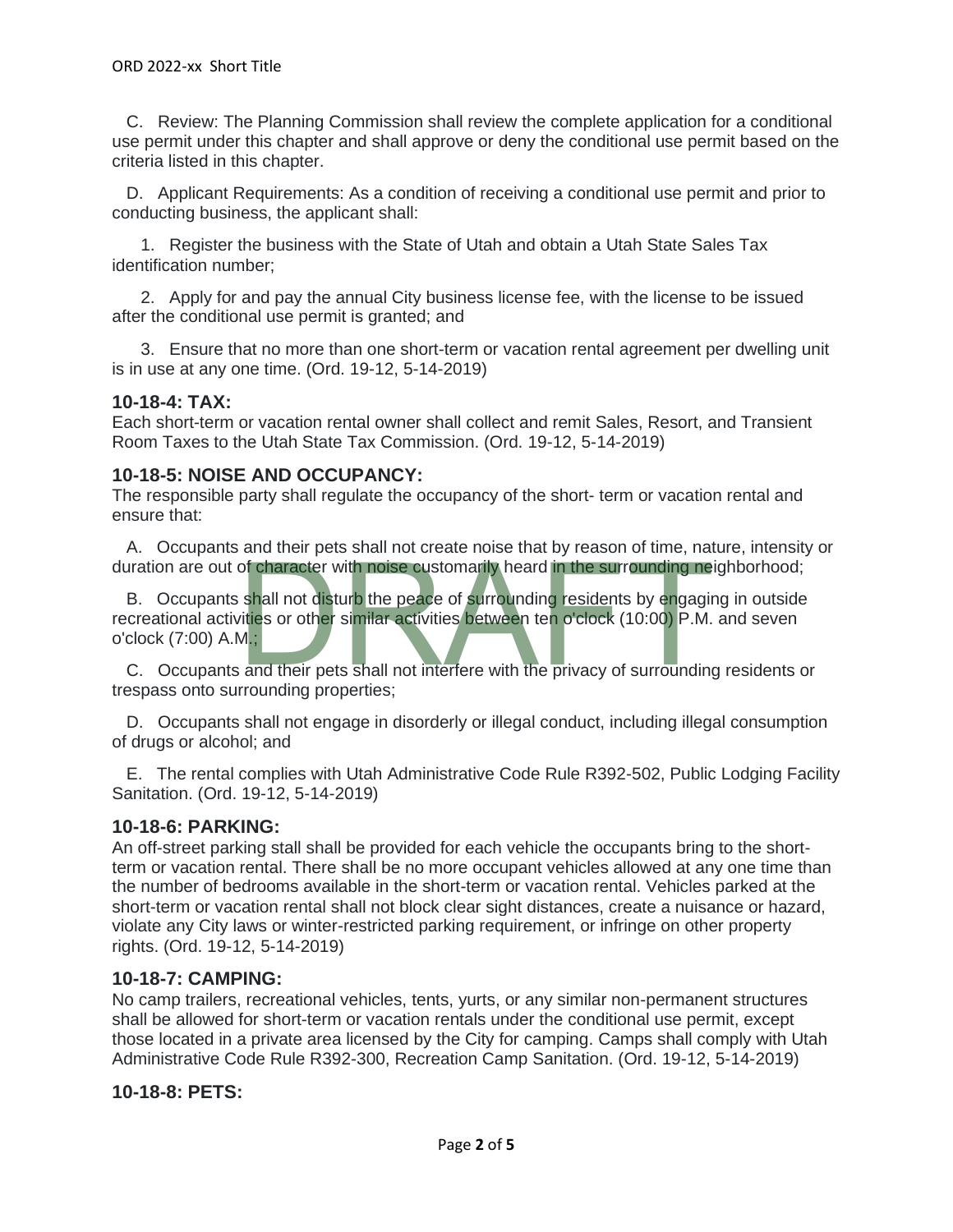Owners or keepers of any pets on short-term or vacation rental properties shall not allow the animals to create noise that could be considered disturbing, to run at large, or to create a mess that is not immediately cleaned up by the owner or keeper. It shall be unlawful for an owner or keeper of any pet to go upon the private property of any person without the permission of the owner or person entitled to the possession of such private property. (Ord. 19-12, 5-14-2019)

# **10-18-9: SIGNAGE:**

Information shall be displayed in the interior of the dwelling unit listing twenty four (24) hours seven (7) days a week contact information and the regulations addressing noise, parking, pets, trespassing, illegal activity, and conduct. Exterior signage shall not be allowed. (Ord. 19-12, 5- 14-2019)

# **10-18-10: MAINTENANCE AND STANDARDS:**

Any property that contains a dwelling which is licensed as a short-term or vacation rental shall conform to the following standards:

A. Structures shall be properly maintained and kept in good repair.

 B. Grounds and landscaped areas shall be properly maintained in order that the use in no way detracts from the general appearance of the neighborhood or causes any hazard to the occupants.

 C. Each habitable space shall meet current Building Codes for size, egress, and be equipped with smoke and carbon monoxide detectors.

D. Garbage shall not be allowed to accumulate on the property and shall be removed on<br>
regularly scheduled pick up days.<br>
E. A fire extinguisher shall be accessible.<br>
G. An annual inspection shall be conducted by the Fire regularly scheduled pick up days.

- E. A fire extinguisher shall be accessible.
- F. A fire exiting route plan shall be posted.

 G. An annual inspection shall be conducted by the Fire Marshal to ensure compliance with fire safety provisions and occupancy requirements. (Ord. 19-12, 5-14-2019)

# **10-18-11: PROXIMITY FROM SCHOOLS:**

The location of a short-term rental shall not be nearer than two-thousand (2,000) feet from primary or secondary school. Such distance shall be measured as a radius originating from the center point of the property of which the school resides.

#### **10-18-12: PRIMARY RESIDENCE:**

Single-family homes that operate a short-term rental shall be the primary or principal place of residence of the property owner, as defined in Utah Code Annotated, Section 20-a-105.

Applications for a short-term rental shall not be accepted until which time the owner of the subject property has demonstrated ownership of no less than twelve (12) consecutives months.

# **10-18-13: NUMBER OF AVAILABLE PERMITS**

The number of available permits allowed shall be calculated at one-half percent (.5%) of the total number of residential units within city limits, not to exceed 25. Availability of permits shall be on a first-come-first-served basis according to a process established by the City Manager.

#### **10-18-15: COMPLAINTS AND VIOLATIONS:**

 A. Complaints received by the City from any person alleging any violation of this chapter shall be handled as stated in this section.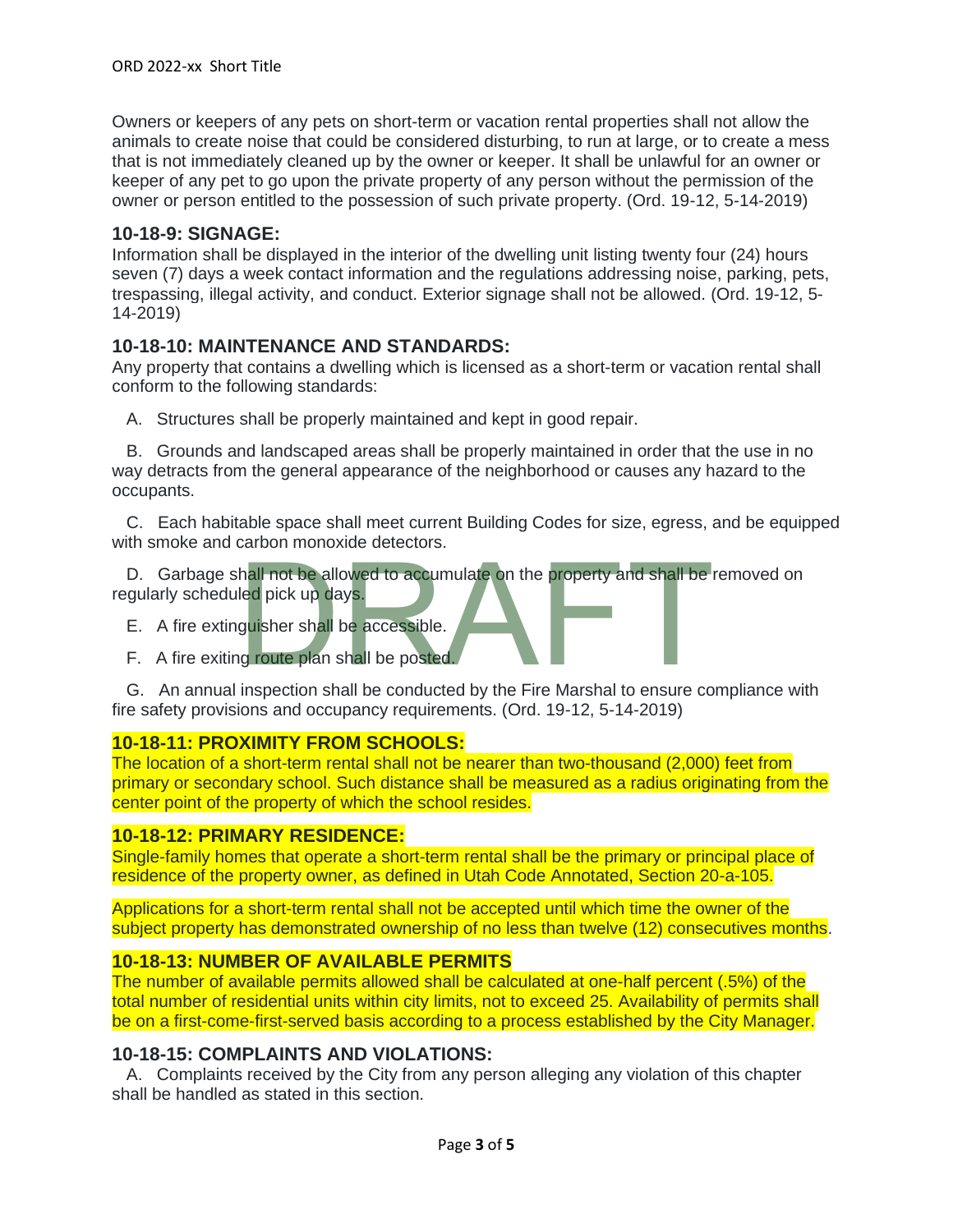B. Upon receiving a first complaint, the City shall call or email, and send a letter or notification to the property owner and responsible party explaining the nature of the complaint and requiring immediate correction.

 C. A second complaint will result in the City sending second letter or notification to the property owner and responsible party, explaining the complaint and warning that the conditional use permit may be in jeopardy of being revoked.

 D. A third complaint will result in written notification from the City to the property owner and responsible party requiring their attendance at a Planning Commission meeting to show cause why the conditional use permit should not be revoked. The show-cause hearing shall be held even if the owner or responsible party fails to appear.

 E. Following a show-cause hearing and short of revoking the conditional use permit, the commission may add any conditions or make any other adjustments to the permit it deems reasonably necessary.

 F. Following a show-cause hearing, the Planning Commission may revoke a conditional use permit issued under this chapter if it finds that:

 1. The permittee failed to comply repeatedly with any condition set forth in this chapter or the conditional use permit;

- 2. The permittee engaged in a pattern of unlawful activity; or
- 3. The permittee violated State law or local ordinances.

 G. Notwithstanding any other remedy in this section, violations of this Code or State law may be prosecuted as a criminal offense in the Justice Court. (Ord. 19-12, 5-14-2019)

**Section 2. General Repealer.** Ordinances in conflict with this ordinance are hereby repealed to the extent of such conflict. nittee violated State law or local ordinances.<br>
Inding any other remedy in this section, violations of this Code c<br>
is a criminal offense in the Justice Court. (Ord. 19-12, 5-14-2019<br>
In Repealer. Ordinances in conflict wi

**Section 3. Effective Date**. The City Council of South Weber City, State of Utah, has determined that the public health, safety, and welfare requires that this ordinance take effect immediately. Therefore, this ordinance shall become effective immediately upon passage and publication as required by law.

**PASSED AND ADOPTED** by the City Council of South Weber, Davis County, on the <sup>th</sup> day of 2022.

**\_\_\_\_\_\_\_\_\_\_\_\_\_\_\_\_\_\_\_\_\_\_\_\_\_\_\_\_\_\_ MAYOR: Rod Westbroek** \_\_\_\_\_\_\_\_\_\_\_\_\_\_\_\_\_\_\_\_\_\_\_\_\_\_\_\_\_\_ **ATTEST:** City Recorder, Lisa Smith Roll call vote is as follows: Council Member Halverson FOR AGAINST Council Member Soderquist FOR AGAINST Council Member Petty FOR AGAINST Council Member Alberts FOR AGAINST Council Member Dills FOR AGAINST